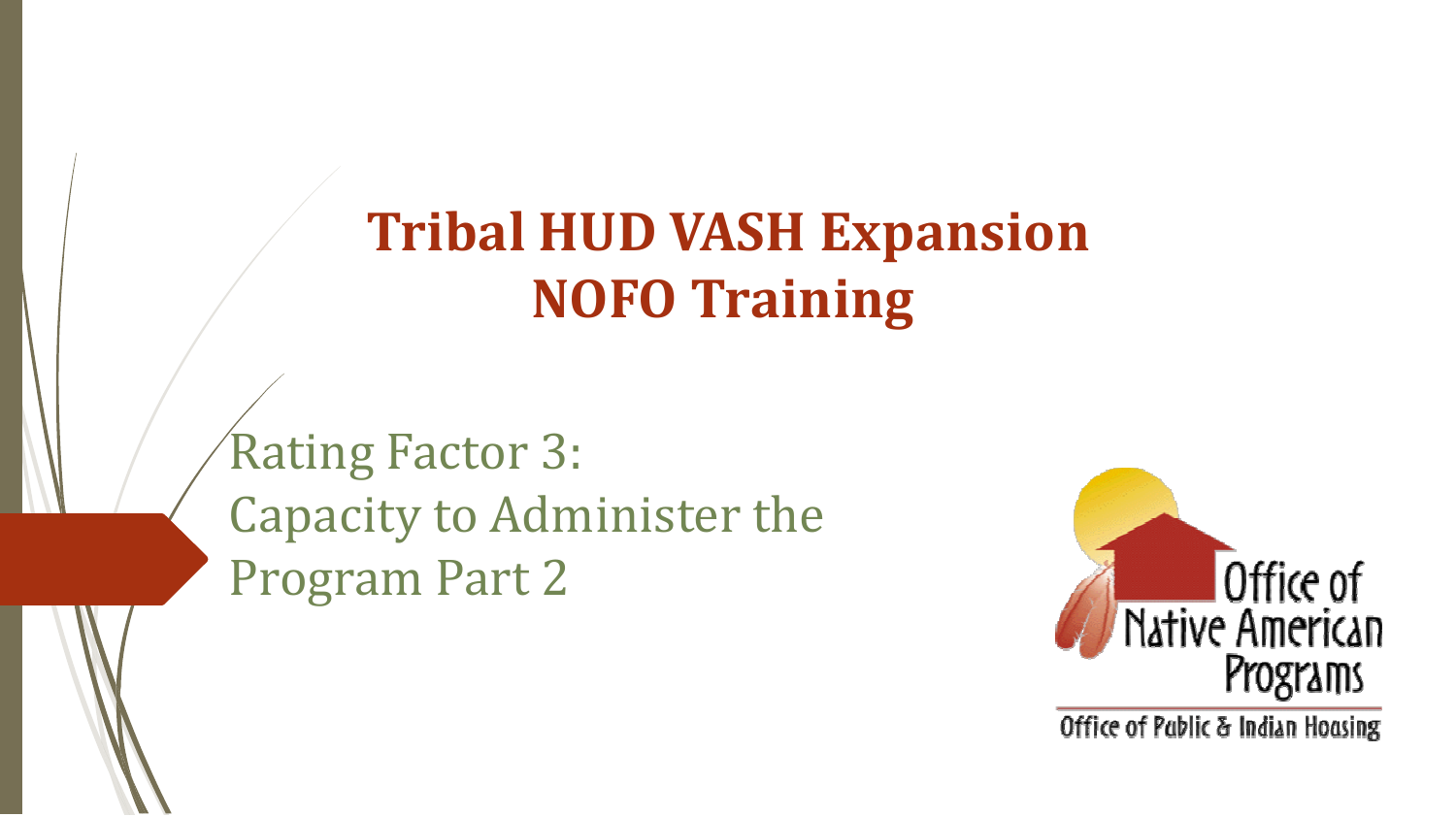# **Rating Factor 3 Capacity to Administer the Program**

2

**Maximum total 50 points**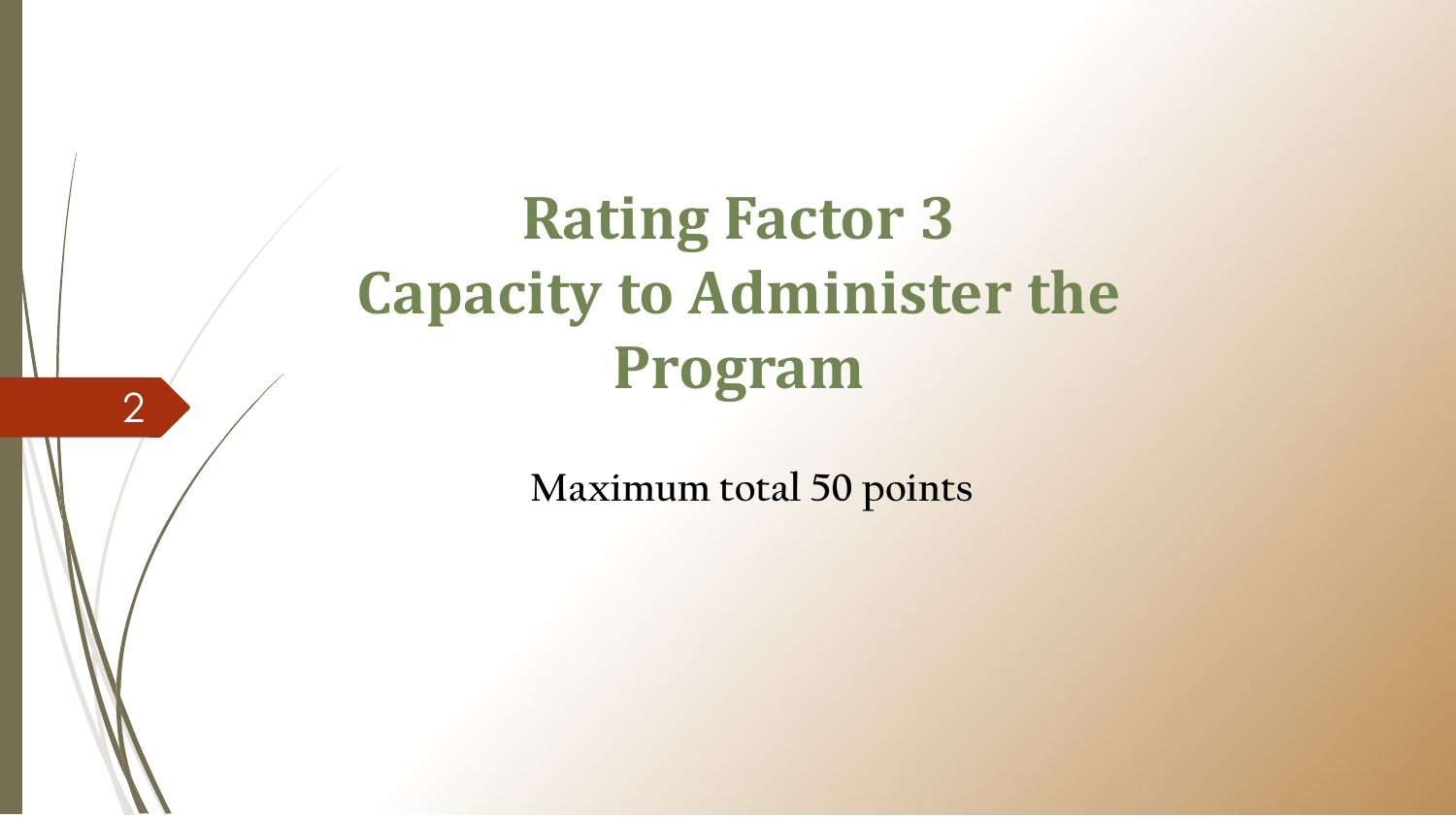| <b>Rating Factor</b>   | <b>Factor Title</b>                                                                    | <b>Points</b> |
|------------------------|----------------------------------------------------------------------------------------|---------------|
| <b>Rating Factor 3</b> | <b>CAPACITY TO ADMINISTER THE PROGRAM</b><br>(Minimum of 35 points to meet threshold)  | 50            |
| <b>Subfactor 3.1</b>   | <b>Implementation Plan and Schedule</b>                                                | <b>10</b>     |
| <b>Subfactor 3.2</b>   | <b>Availability of Housing Stock</b>                                                   | <b>10</b>     |
| <b>Subfactor 3.3</b>   | <b>Budget</b>                                                                          | 10            |
| <b>Subfactor 3.4</b>   | <b>Coordination with Department of Veterans Affairs</b>                                | <b>10</b>     |
| <b>Subfactor 3.5</b>   | <b>Coordination with Partners</b>                                                      | 5             |
| <b>Subfactor 3.6</b>   | <b>Outputs and Outcomes</b>                                                            | 5             |
|                        | <b>TOTAL POINTS (Minimum of 35 points are needed to</b><br>meet threshold requirement) | 50            |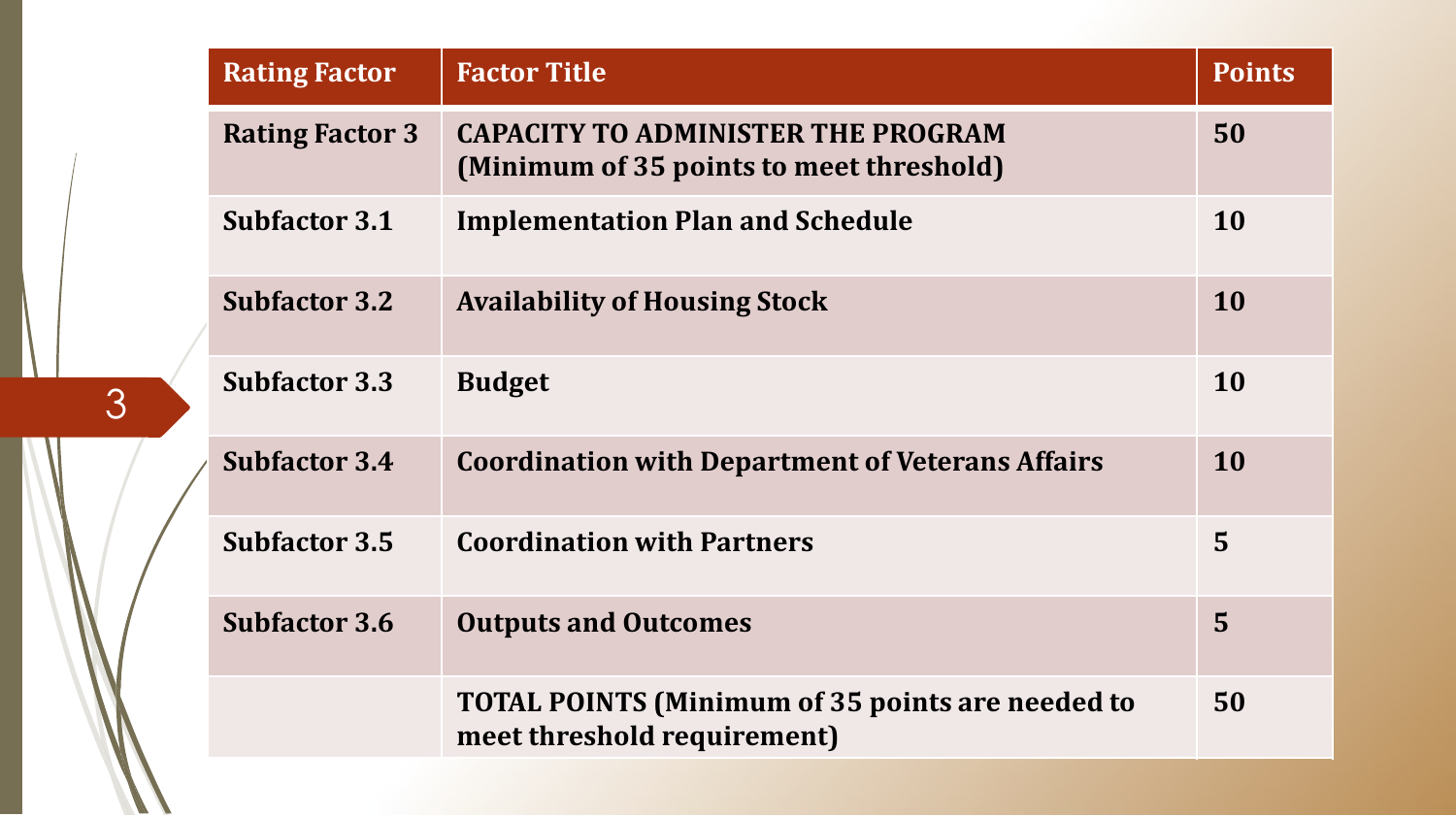#### **Subfactor 3.4 – Coordination with Department of Veteran Affairs Subfactor 3.5 – Coordination with Partners Subfactor 3.6 – Outputs and Outcomes (total up to 20 points)**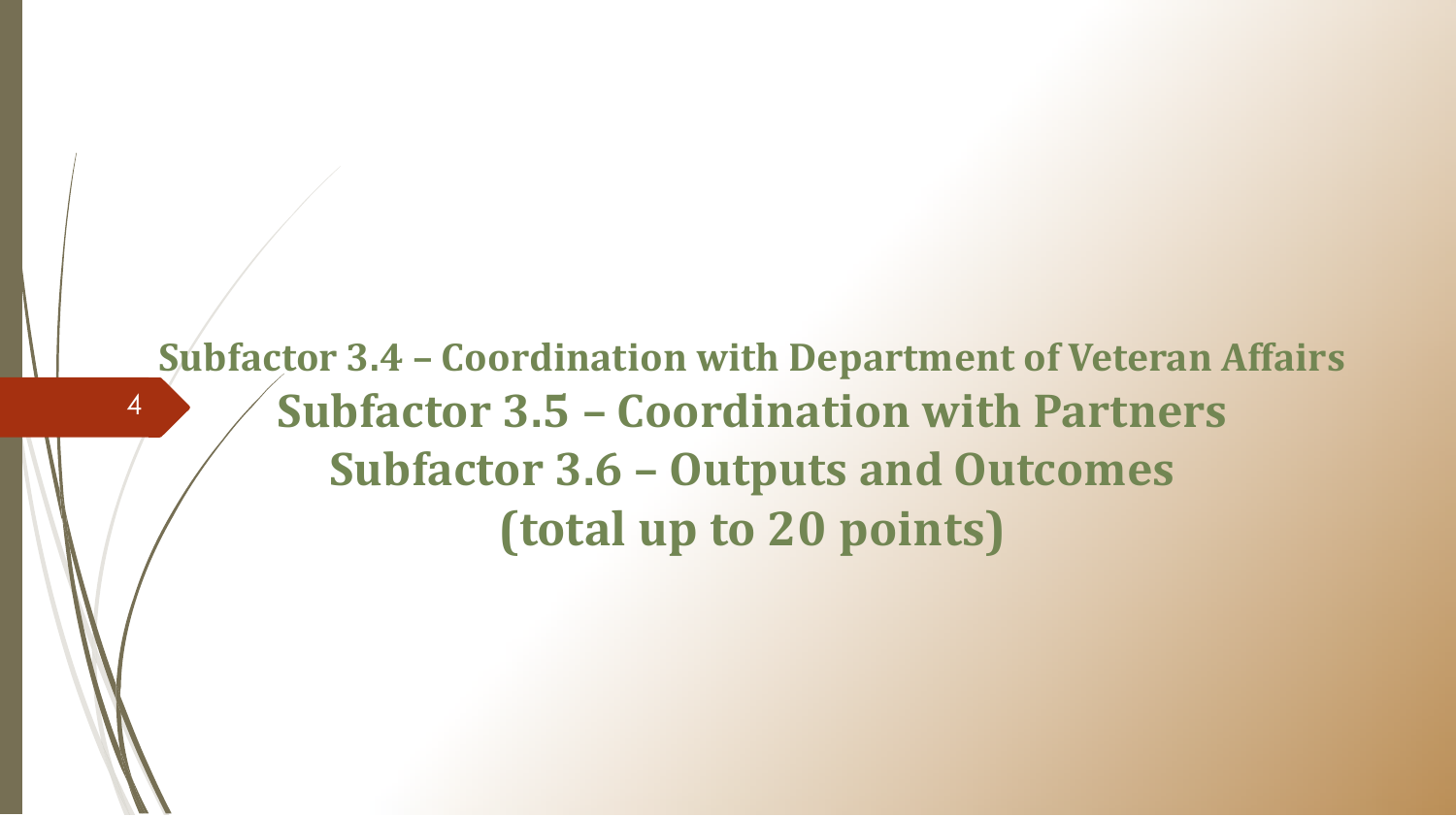### **Subfactor 3.4 – Coordination with Department of Veteran Affairs (up to 10 points)**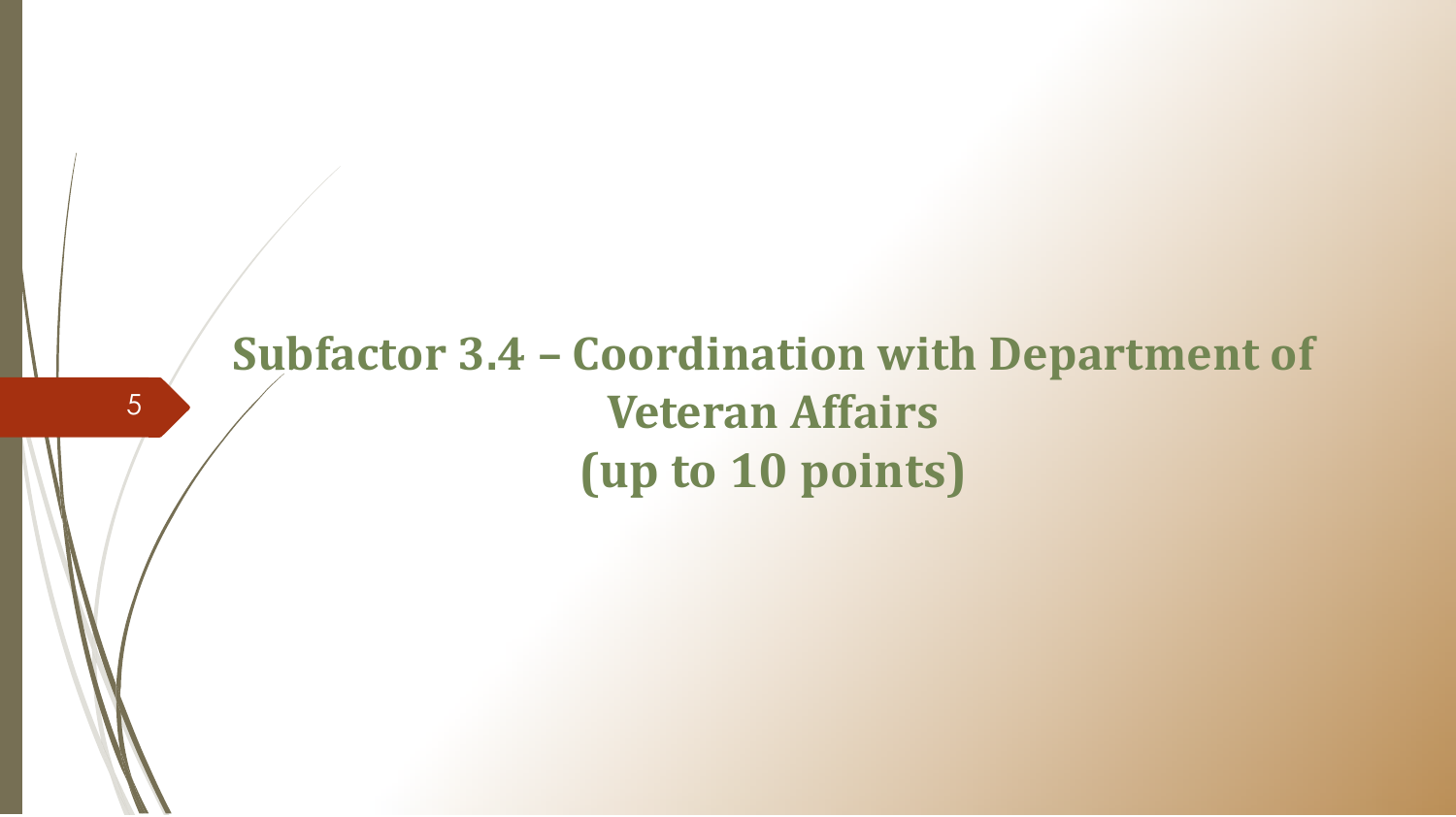- Points will be awarded based on how an applicant will take affirmative steps to coordinate with the VA Medical Center that serves its tribal area and its overall understanding of the VA's role in implementing the program.
- The applicant must address the following components in its workplan narrative: (Please view the following slides).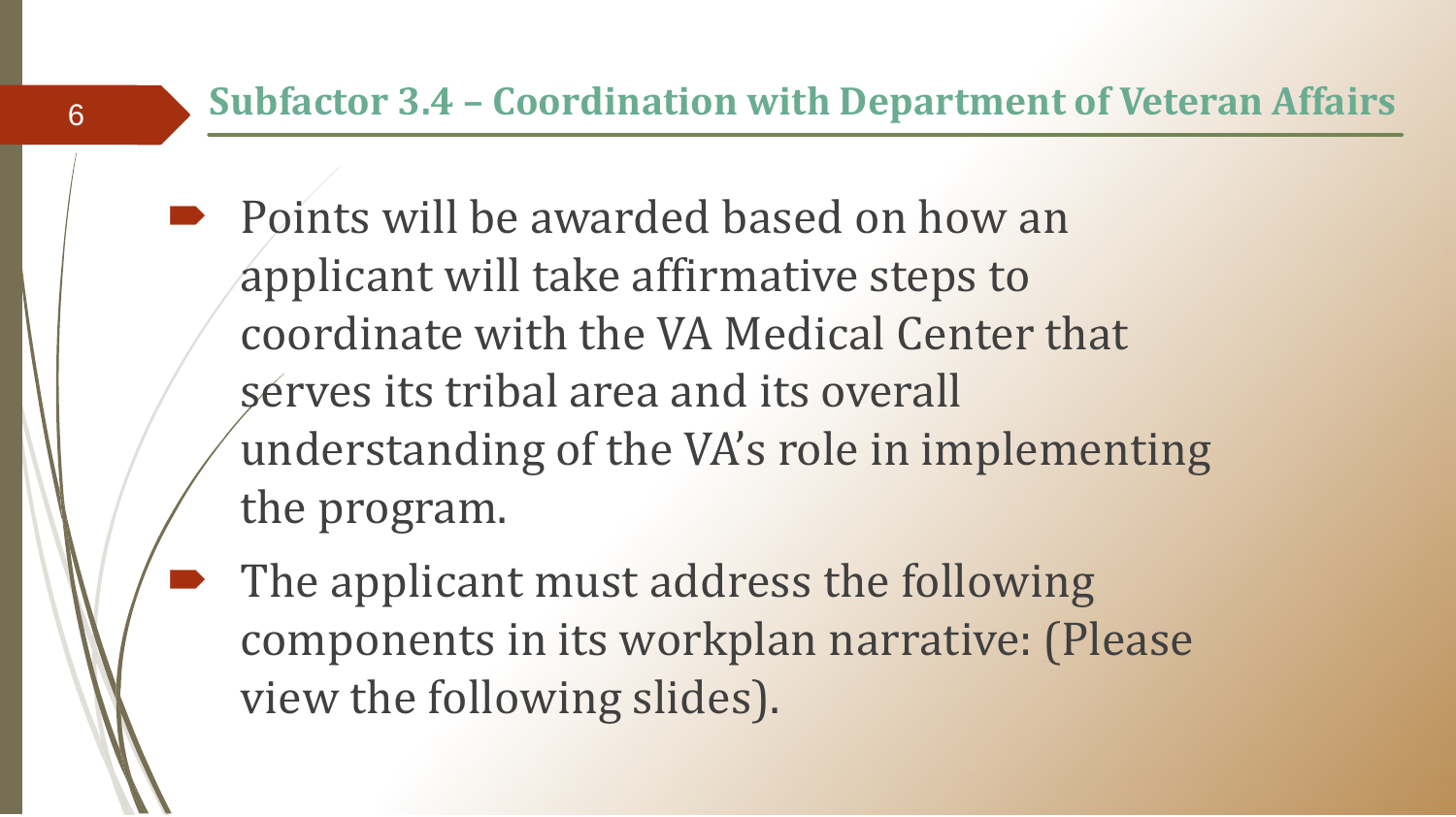#### **Subfactor 3.4 – Coordination with Department of Veteran Affairs**

Applicant must address in its work plan:

- Identify which VA Medical Center or VA Healthcare System the applicant will partner with for the program;
- 2. Description of the VA's agreement to participate in Tribal HUD-VASH, commitment and capacity to provide timely case management services to support a Tribal HUD-VASH award, and how the VA intends to obtain the case manager (VA hire or contract);
- 3. Overview of how the applicant will incorporate the VA partnership into the applicant's Tribal-HUD-VASH program operations;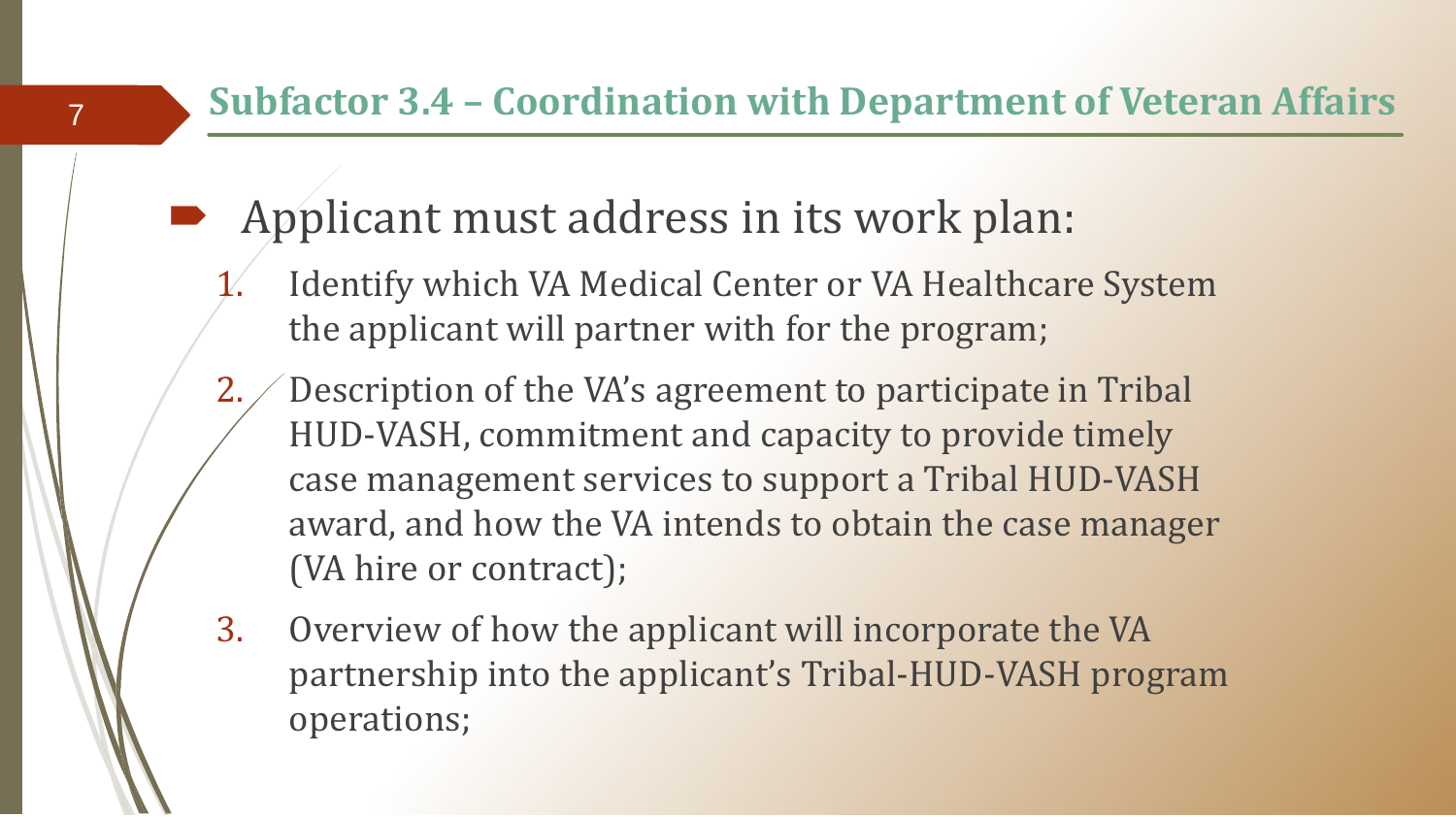#### **Subfactor 3.4 – Coordination with Department of Veteran Affairs**

- Applicant must address in its work plan:
- 4. Description of how supportive housing evidence-based practices (e.g., Housing First, Critical Time Intervention, Harm Reduction, etc.) will be integrated by the applicant for this program. (More information is available in the "Tribal HUD-VASH Guidebook (April 2016)" available at

[https://www.hud.gov/program\\_offices/public\\_indian\\_housing/ih/](https://www.hud.gov/program_offices/public_indian_housing/ih/tribalhudvash) tribalhudvash)

5. Applicant's understanding of case manager criteria, recruitment and selection, including any anticipated involvement of tribal entities and potential barriers to obtaining a case manager;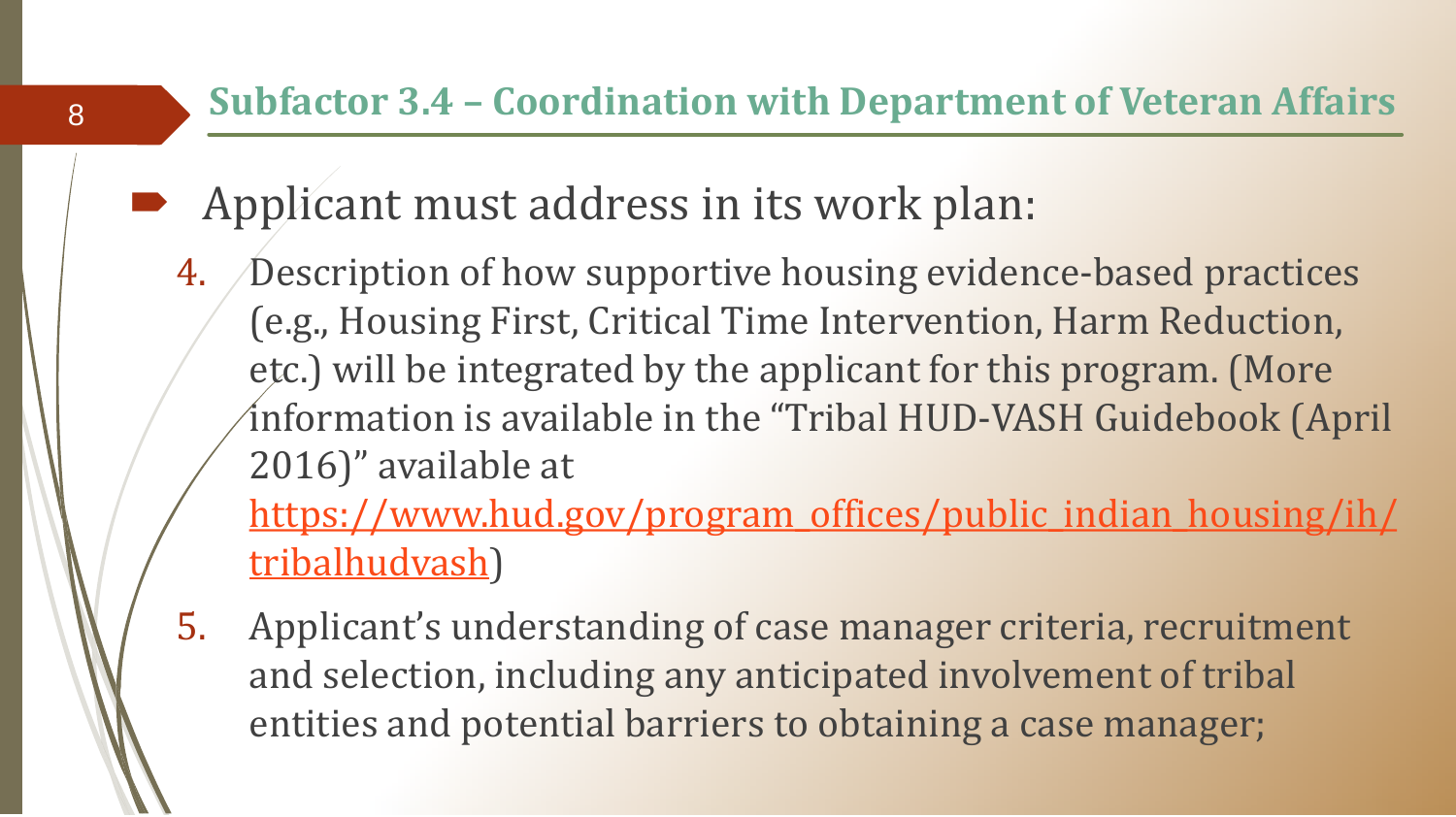- Applicant must address in its work plan:
	- 6. Joint VA and tribal efforts to identify and conduct outreach to eligible homeless and/or at risk of homelessness veterans; and
		- Applicant's plan for on-going communication with the VA.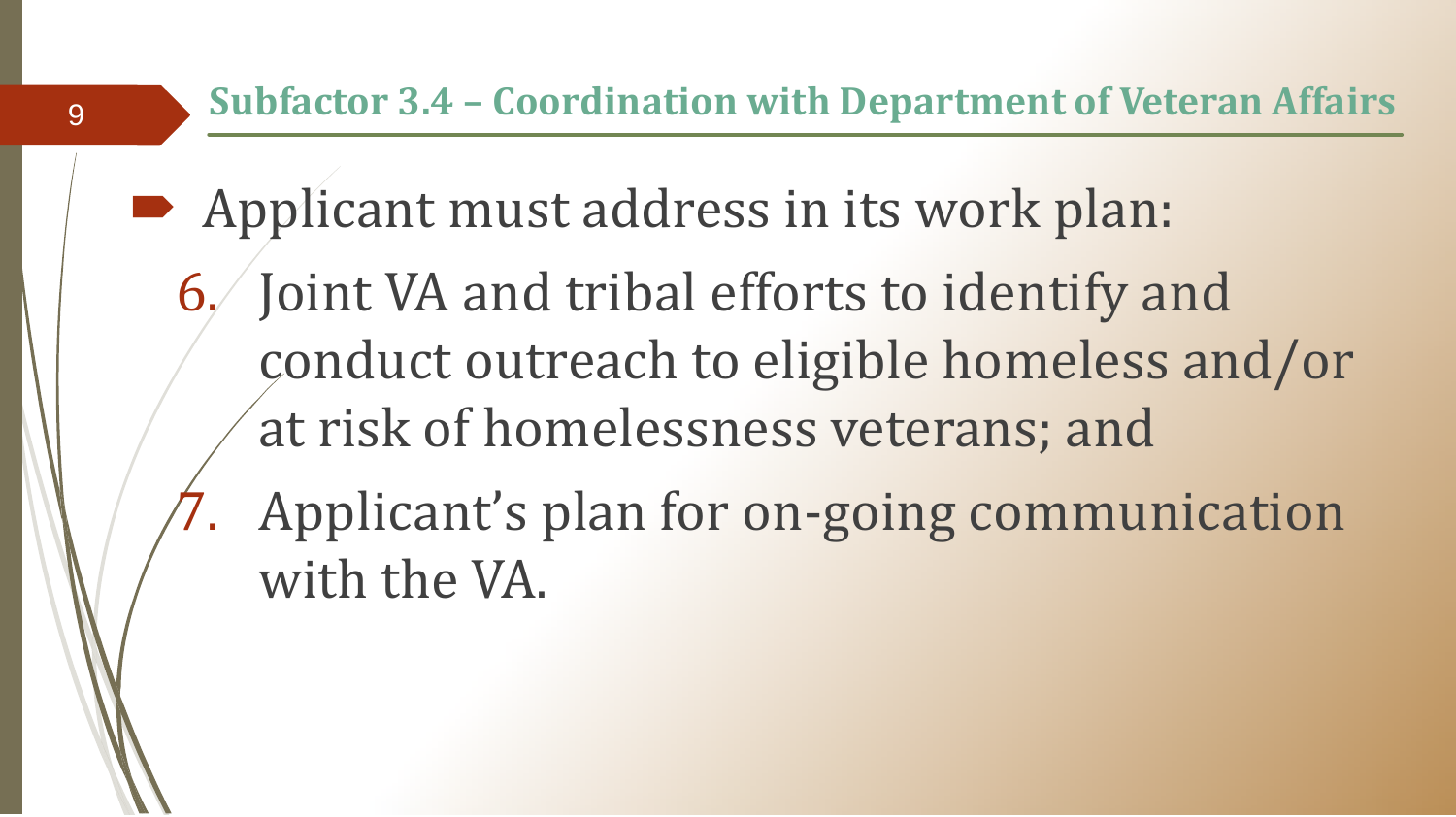|                        | <b>Scoring Criteria</b>                                                                                                                                                                                                                                                     | <b>Points</b> |
|------------------------|-----------------------------------------------------------------------------------------------------------------------------------------------------------------------------------------------------------------------------------------------------------------------------|---------------|
| $\bullet$<br>$\bullet$ | Applicant <b>thoroughly</b> described its coordination efforts<br>with the VA in its workplan narrative and demonstrates a<br>full understanding of the VA's role in implementing the<br>program.<br>Applicant discussed all of the Subfactor components in<br>detail.      | 10 points     |
| OR                     | • Applicant <b>adequately</b> addressed this Subfactor but was<br>either <b>missing one of the components</b> outlined in this<br>Subfactor;<br>Applicant addressed all of the required components but<br><b>lacked</b> detail to warrant full points under this Subfactor. | 8 points      |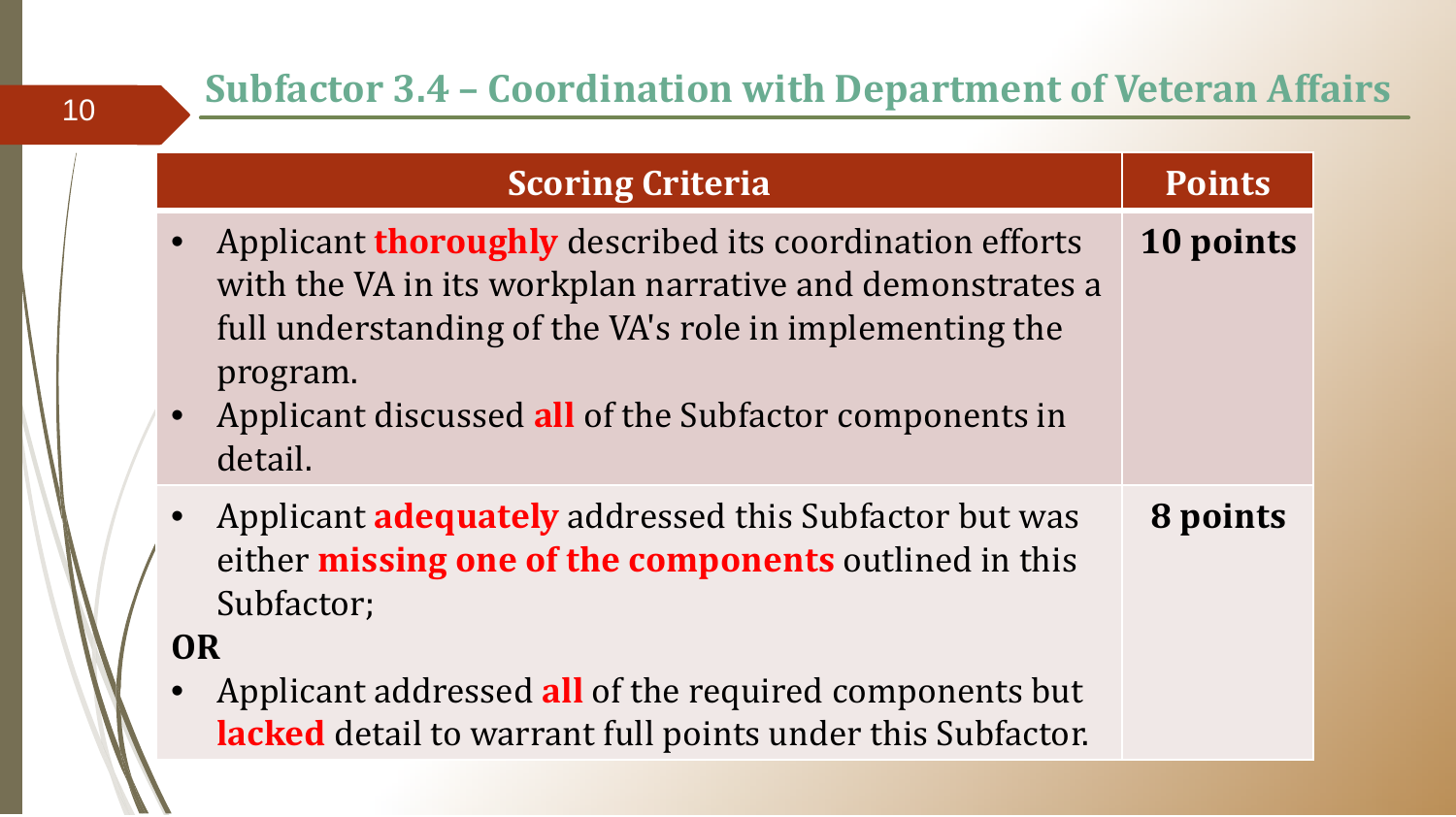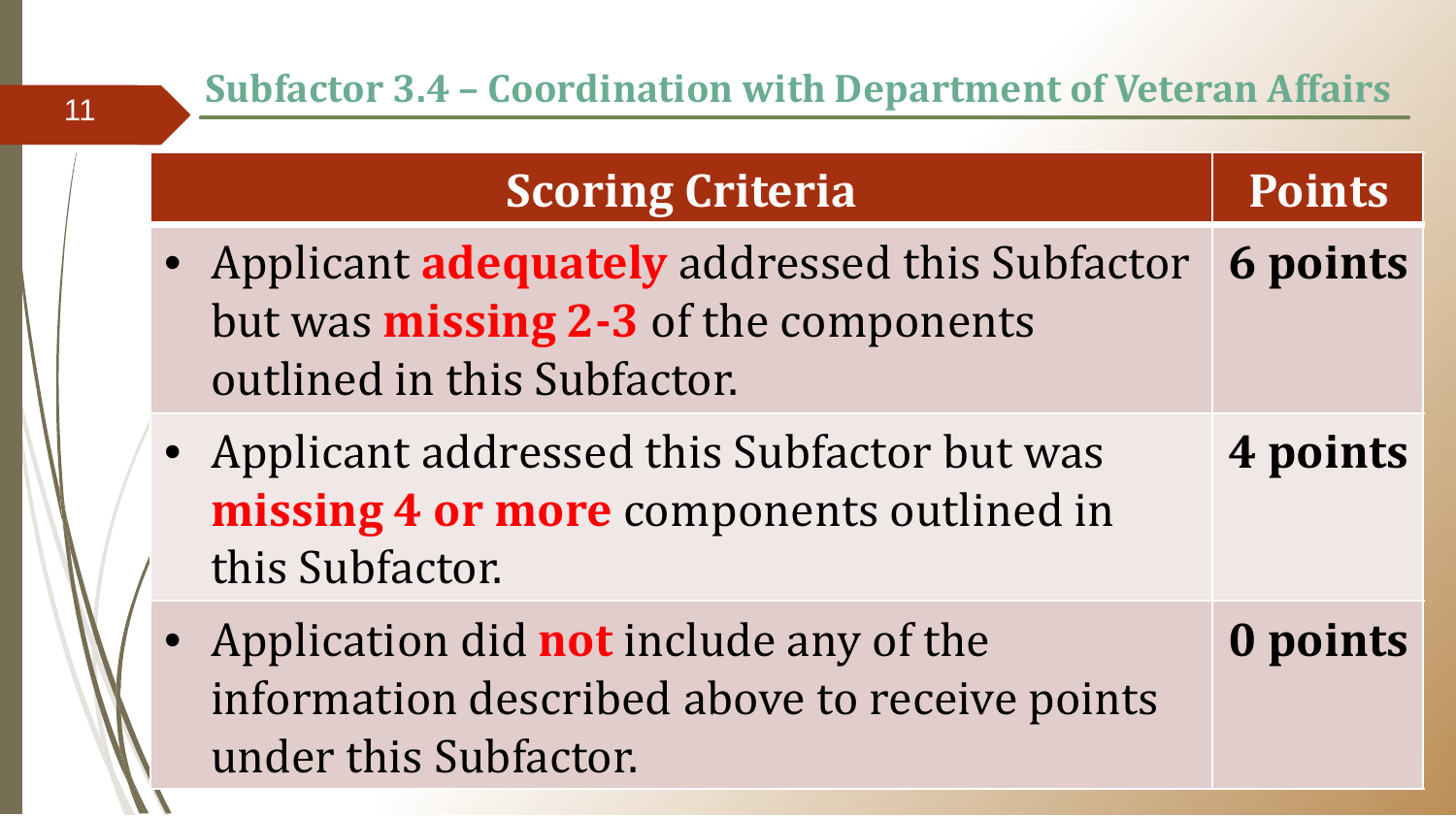# **Subfactor 3.5 – Coordination with Partners (up to 5 points)**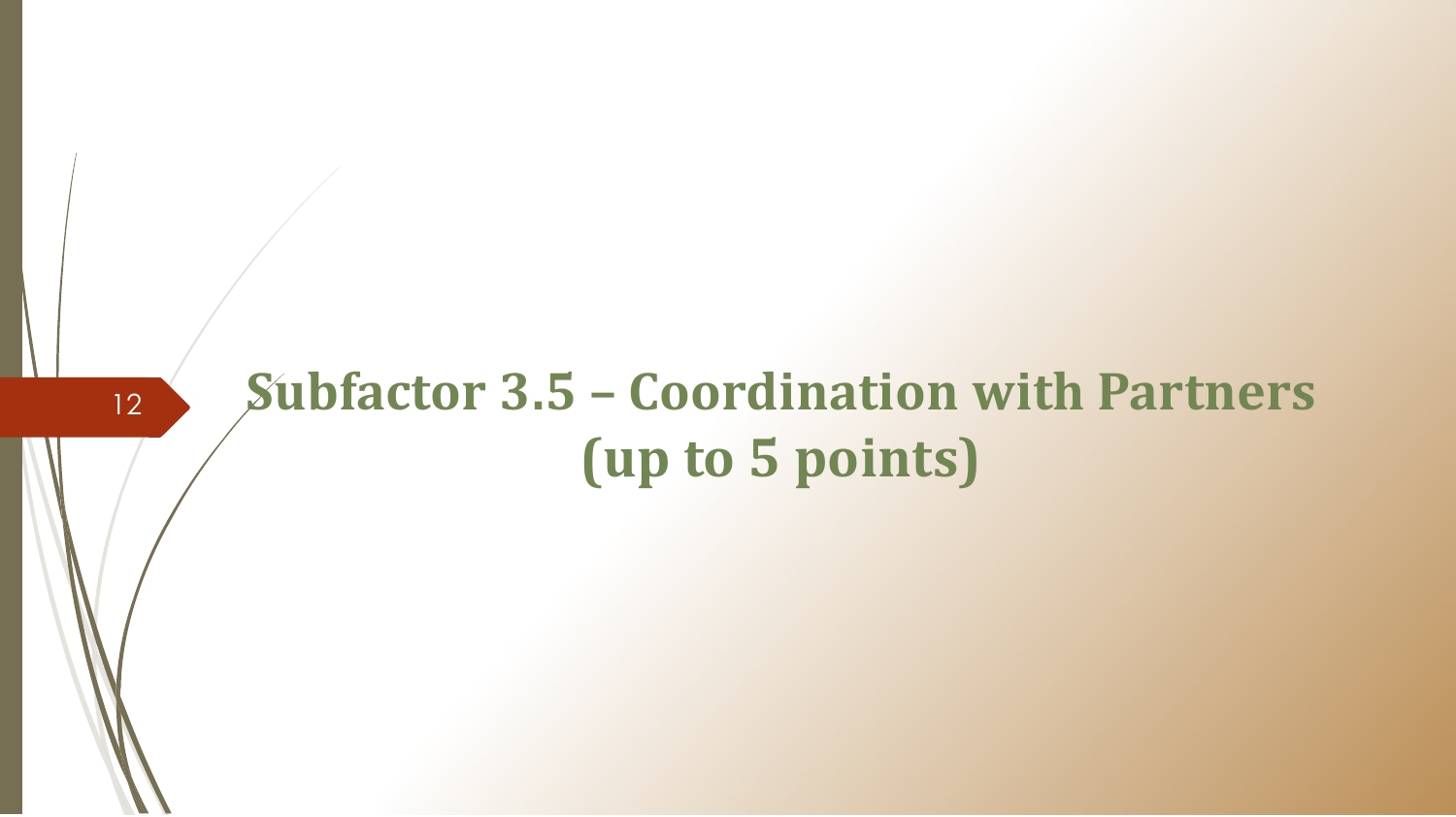#### **Subfactor 3.5 – Coordination with Partners**

• The applicant is encouraged to involve other partners in developing and implementing the Tribal HUD-VASH program.

 The applicant must address the following components (Please view following slides).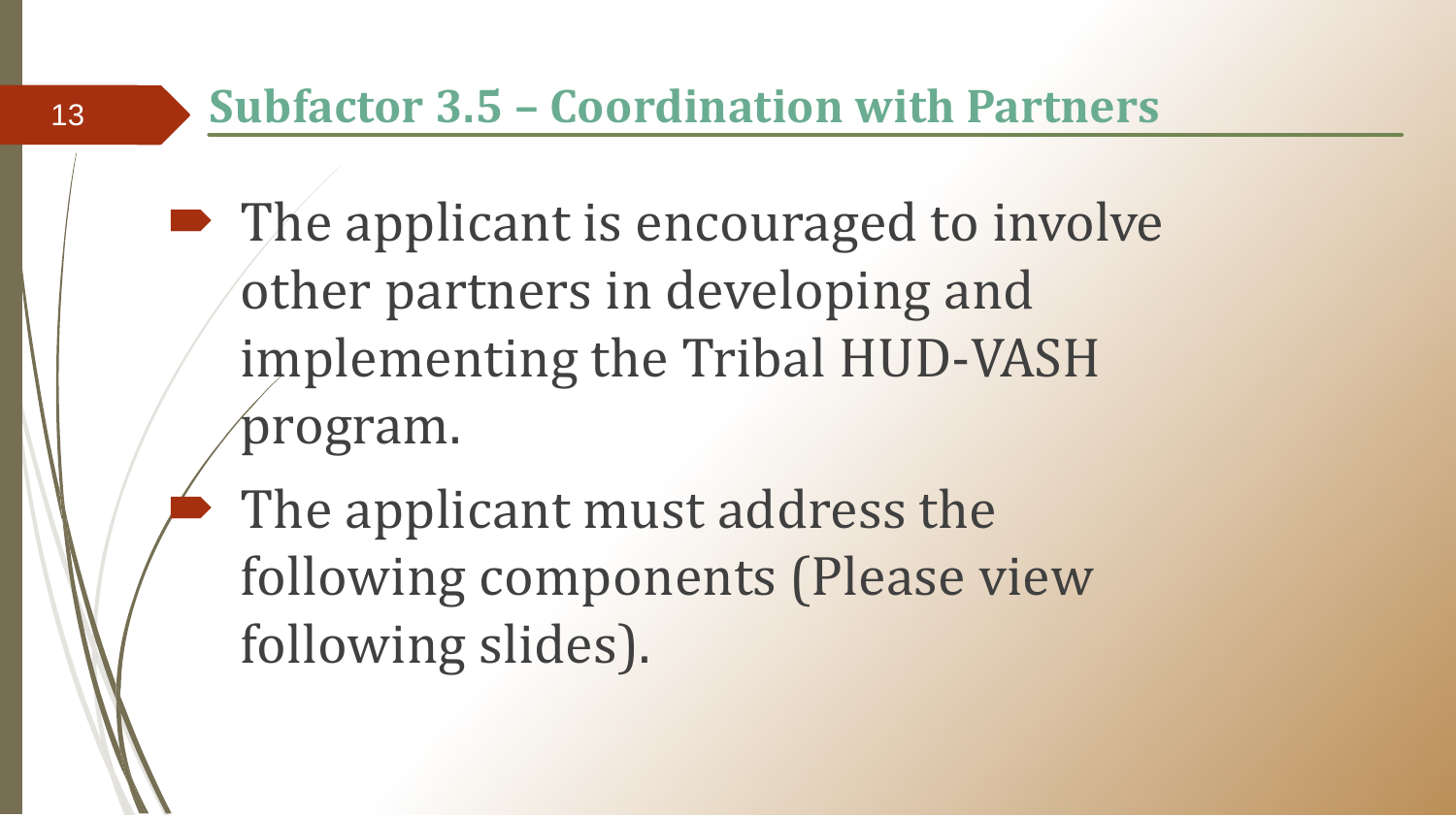#### **Subfactor 3.5 – Coordination with Partners**

# • The applicant must address:

1. How the applicant has designed the project and plans to implement it in coordination with community members, tribal departments, the Indian Health Service (IHS) or tribal health system, Homeless Continuum of Care, Veterans groups, nonprofits, homelessness providers, or other agencies/organizations;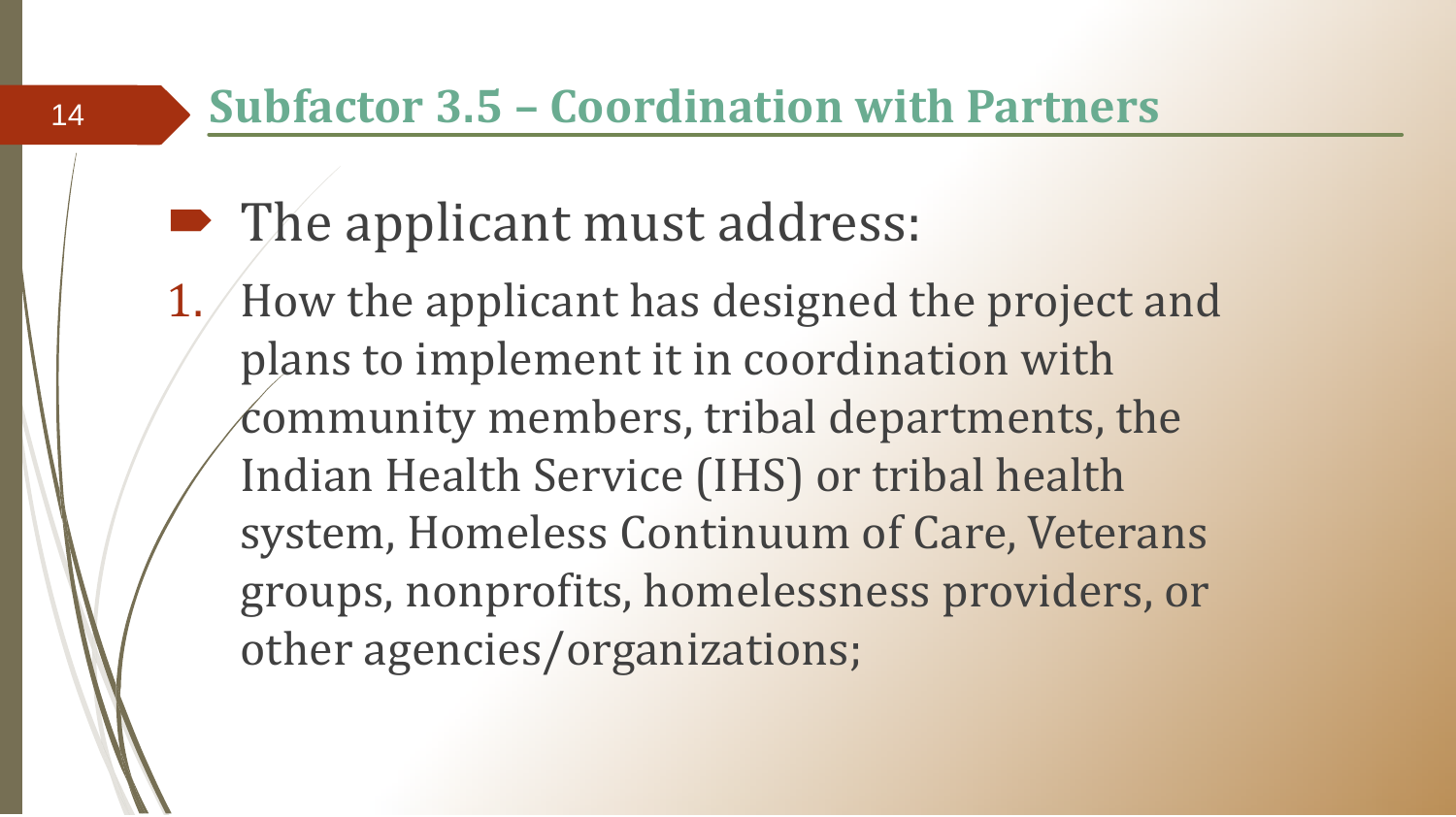#### **Subfactor 3.5 – Coordination with Partners**

- The applicant must address:
- 2. Description of actions taken or to be taken to work with partners to support its marketing and outreach efforts to homeless and/or at risk of homelessness Veterans; and
- 3. Planned efforts to promote employment opportunities for homeless and/or at risk of homelessness Veterans.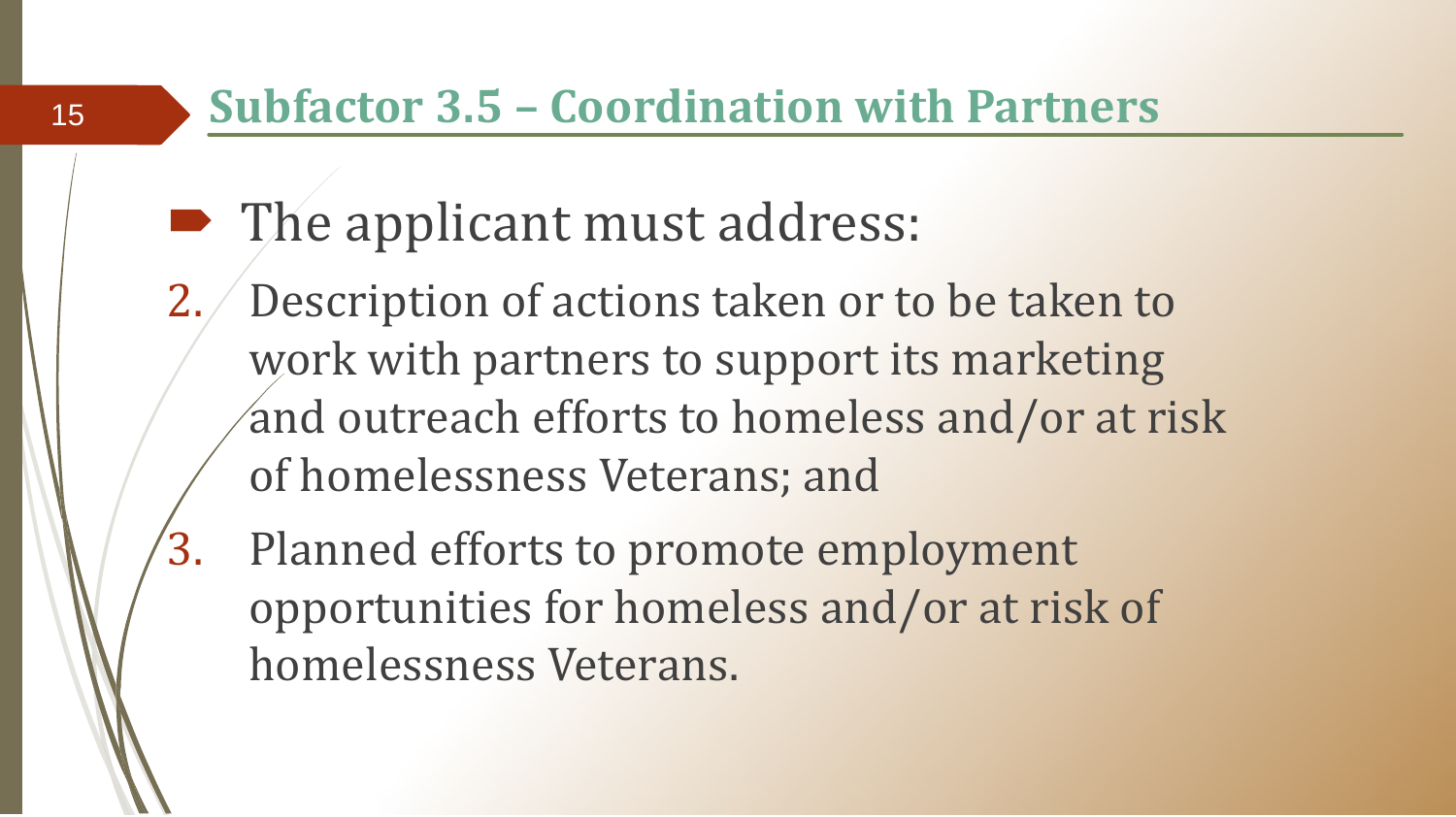$\overline{\phantom{a}}$ 

| <b>Scoring Criteria</b>                                                                                                                                                                  | <b>Points</b> |
|------------------------------------------------------------------------------------------------------------------------------------------------------------------------------------------|---------------|
| Applicant <b>thoroughly</b> described its coordination efforts<br>with other partners in its workplan narrative.<br>Applicant discussed all of this Subfactor's components in<br>detail. | 5 points      |
| Applicant <b>adequately</b> addressed this Subfactor but was<br>either missing one of the components outlined in this<br>Subfactor;                                                      | 3 points      |
| <b>OR</b><br>Applicant addressed all of the required components but<br><b>lacked</b> detail to warrant full points under this Subfactor.                                                 |               |
| Application did <b>not</b> include <b>any</b> of the information<br>described above to receive points under this Subfactor.                                                              | 0 points      |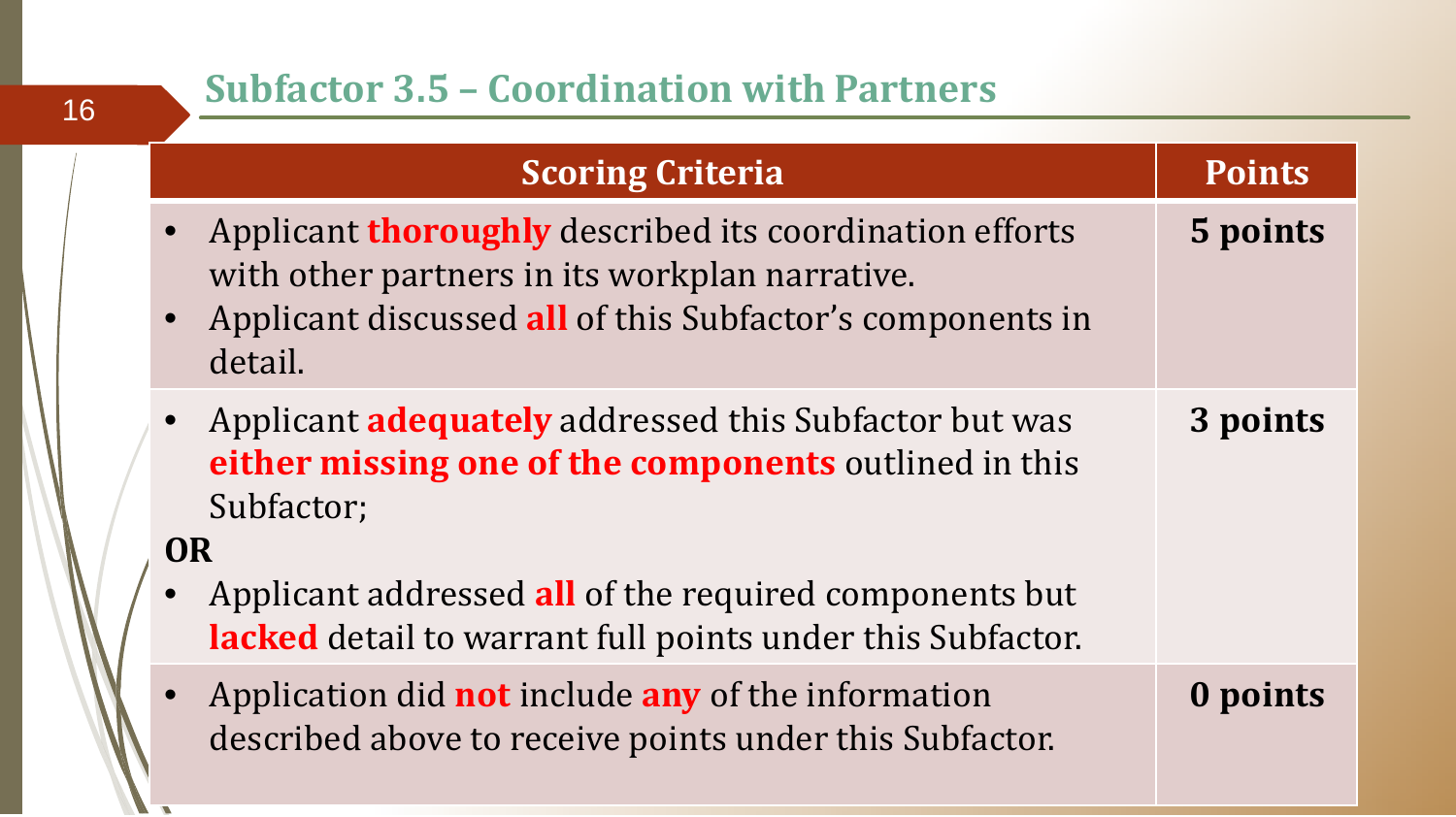# **Subfactor 3.6 – Outputs and Outcomes (up to 5 points)**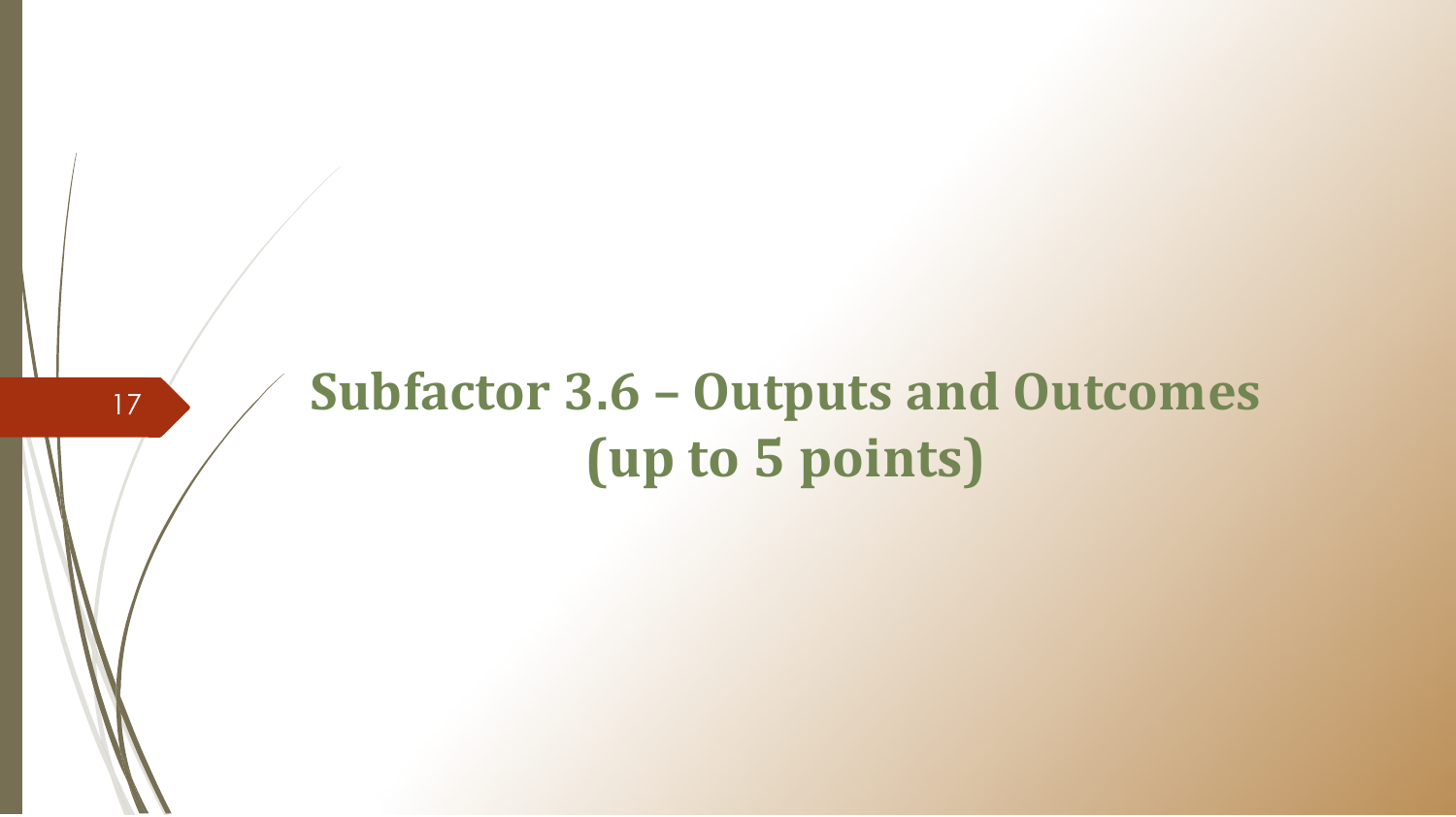18

• The applicant must include **outcomes** and **outputs** it strives to achieve with the project and describe them in detail.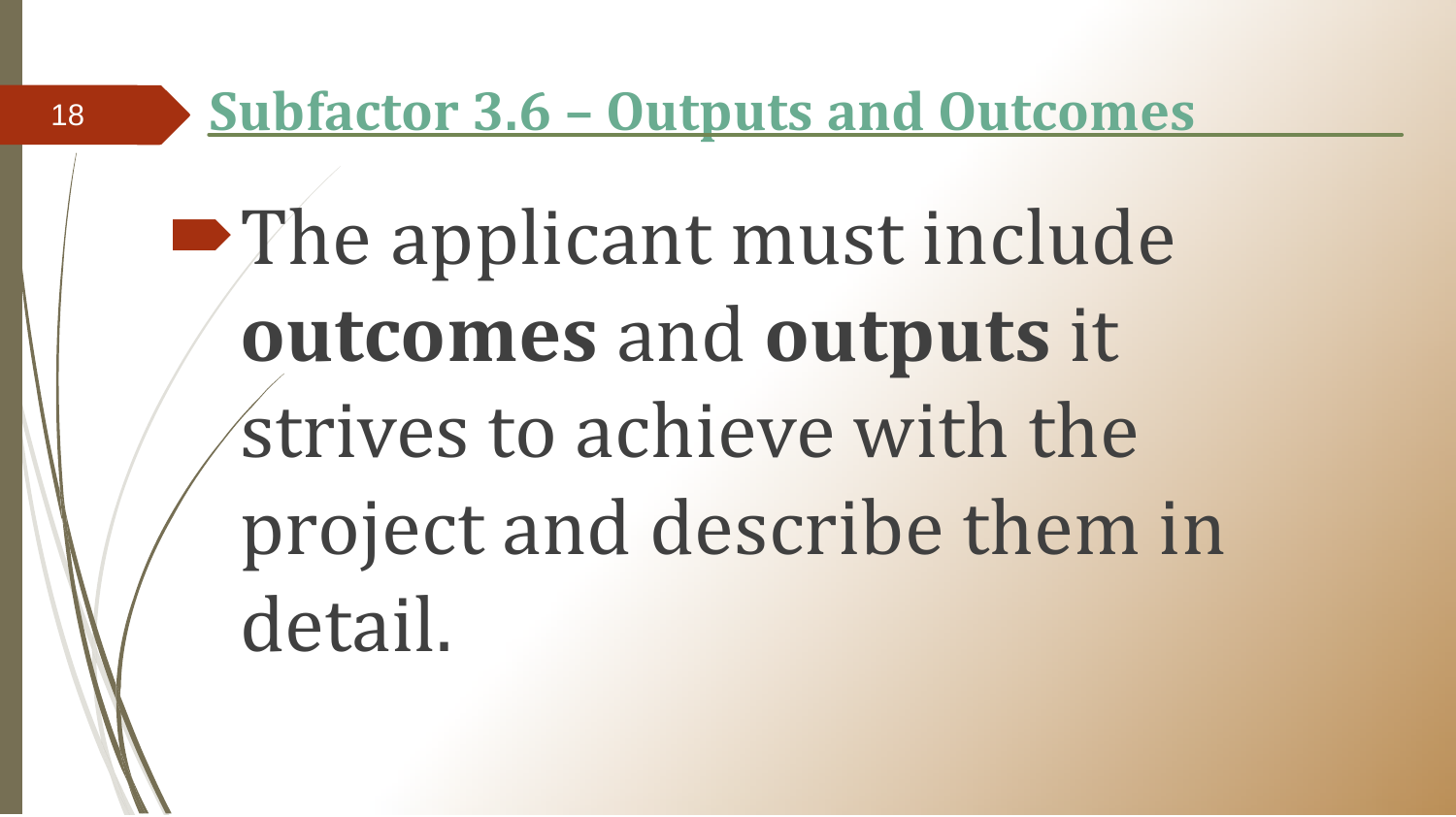### **Outputs**:

- volume of work accomplished;
- must correlate with the nature of the Tribal HUD-VASH program activities proposed and discussed in Rating Factors 2 and 3 of the workplan narrative; and are
- clear enough to allow HUD to monitor and assess the proposed project or program's progress, if funded.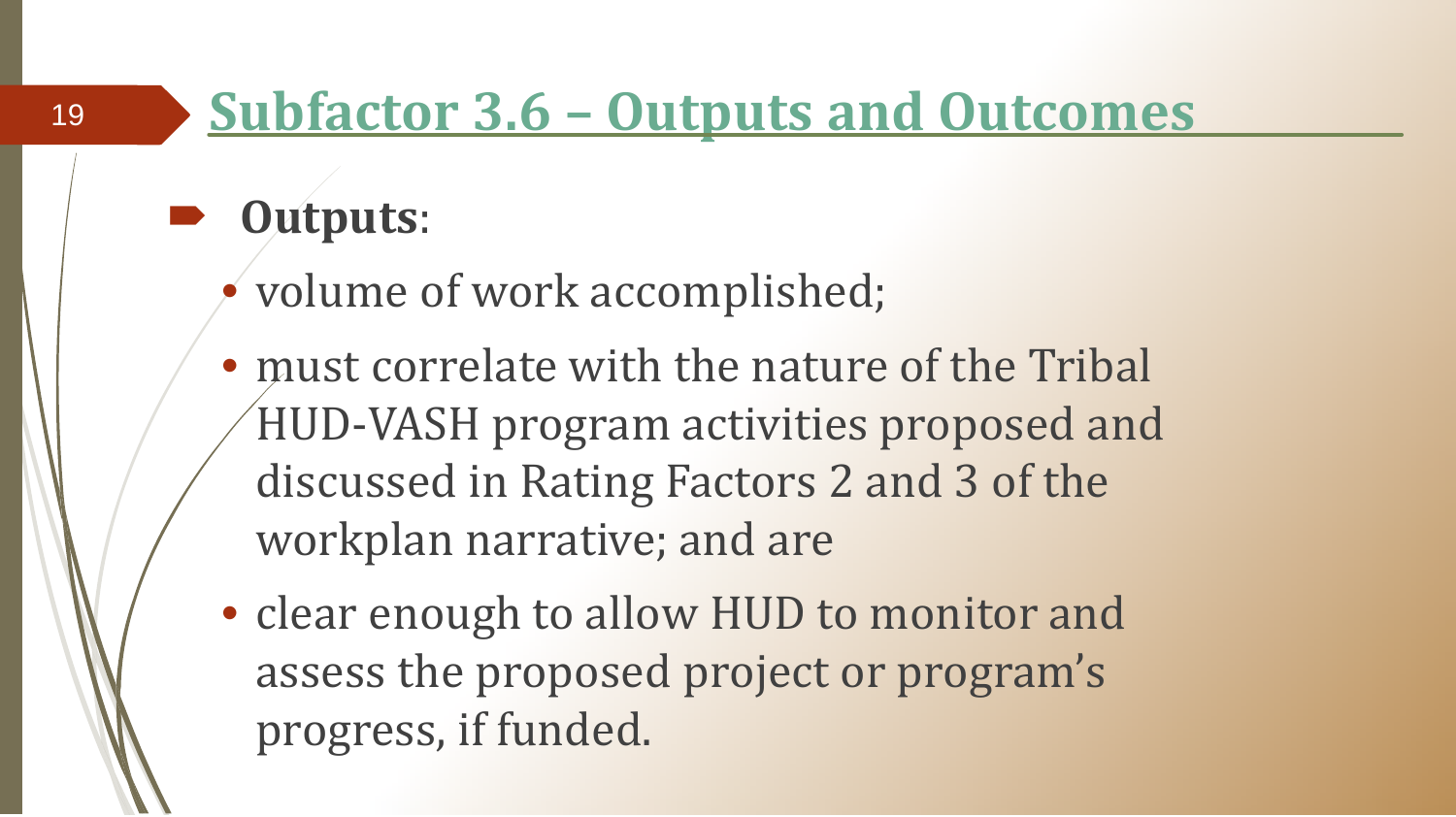### **Outcomes**:

20

impact achieved from the outputs of the proposed project or program; are

- quantifiable measures or indicators that identify the change in the community, people's lives, economic status, etc.; and are
- clear enough to allow HUD to monitor and assess the proposed project or program's progress, if funded.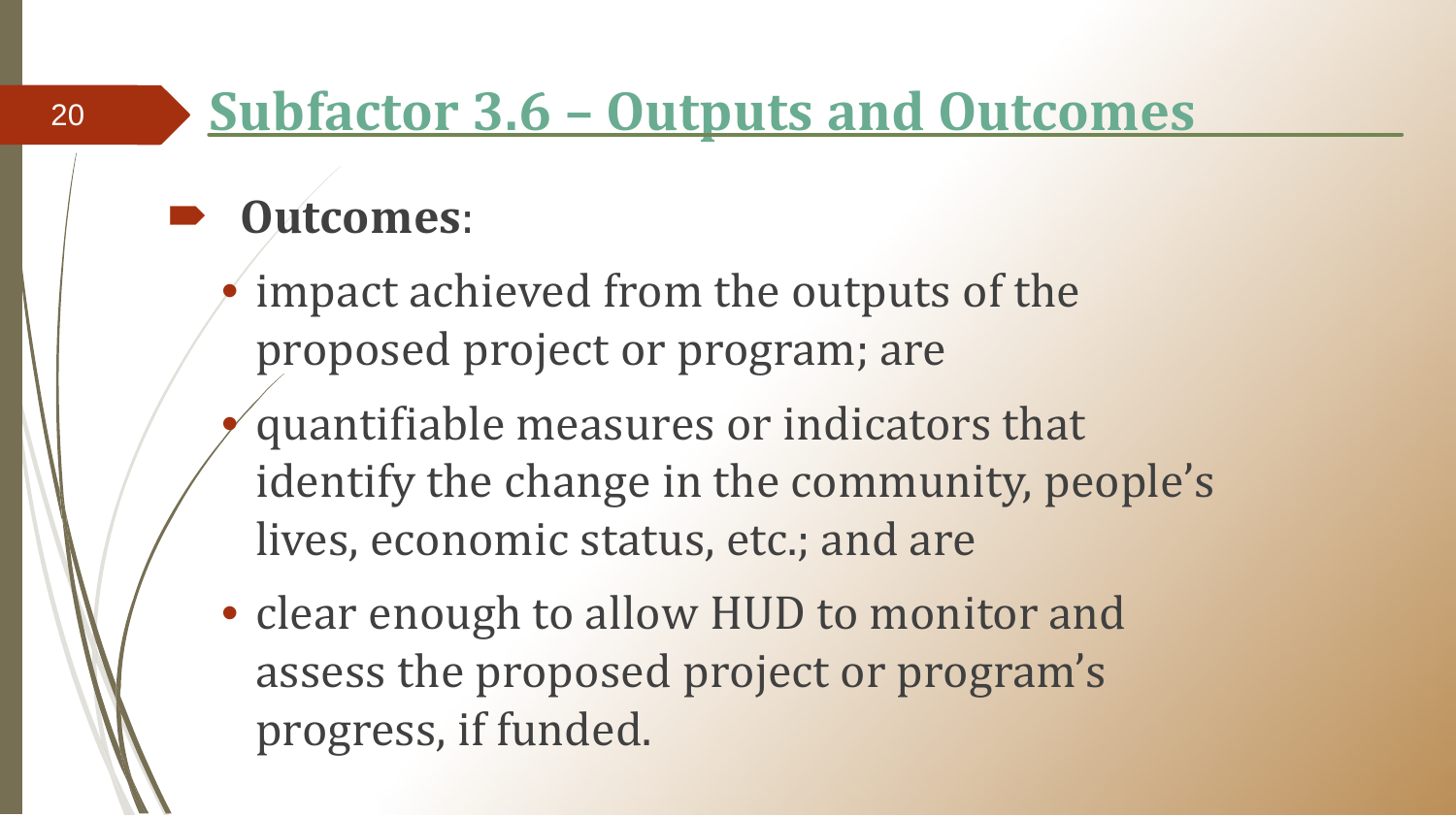■ Discussion and coordination with VA facility staff can help identify clear **outputs** and **outcomes** as part of the investigation/planning process.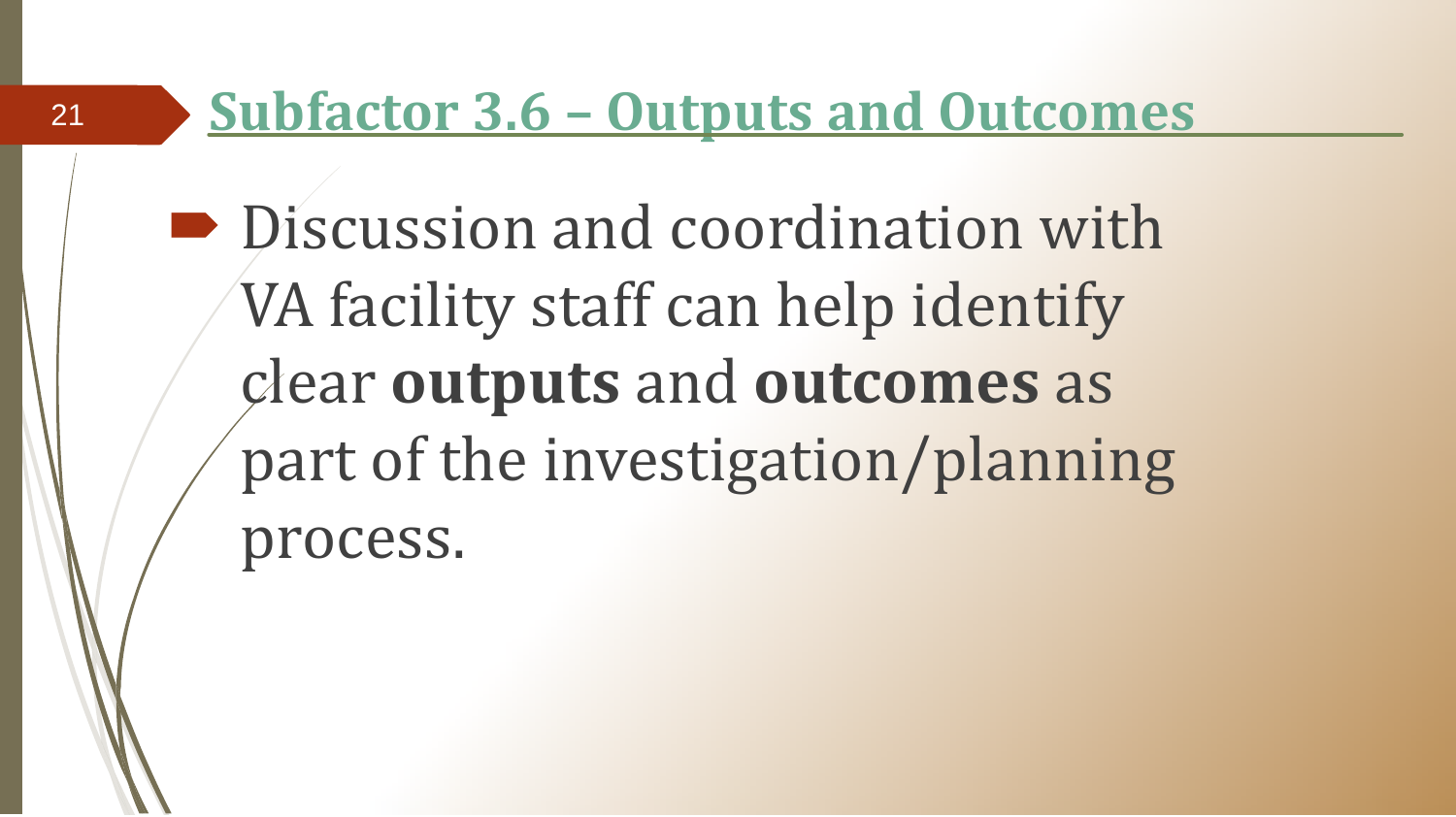- Examples of **outputs** could include but are not limited to:
	- Number of **eligible Veterans** assisted;

- Number of **rental units** identified/number of partnerships with local landlords (Tenant-Based Housing Assistance);
- Number of **Project-Based units** constructed, acquired, or rehabilitated for the eligible Veterans;
- Number of **outreach meetings and efforts** undertaken to coordinate assistance with partners.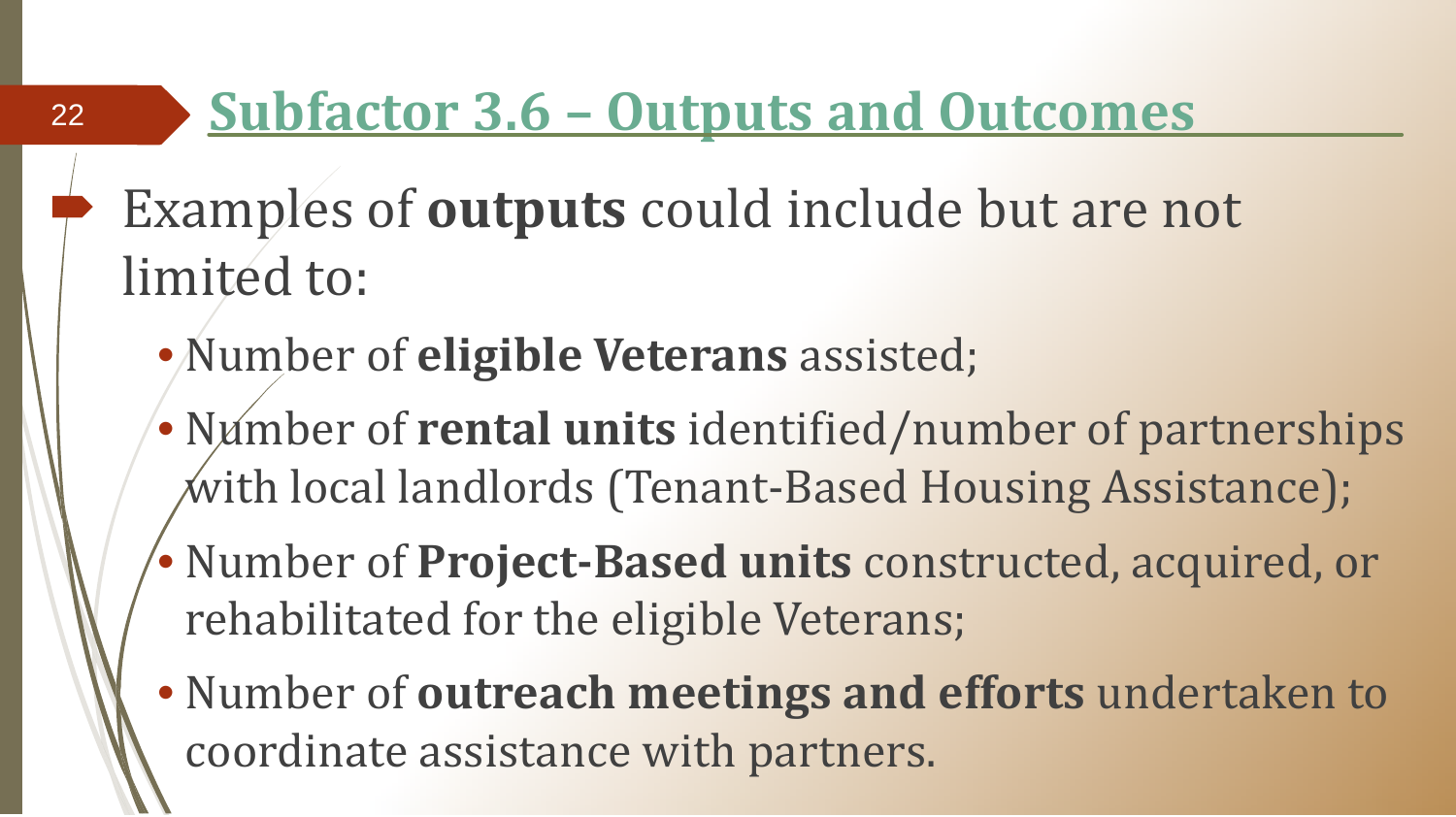23

- Examples of **outcomes** could include but are not limited to:
- Number of **eligible Veterans** exiting the Tribal HUD-VASH program to permanent housing;
- Number of **eligible Veterans** graduating (no longer needing case management services from the VA);

• Reduction of **eligible Veterans** on a tribe/TDHE's waiting list;

Increase in available **housing stock** for eligible Veterans;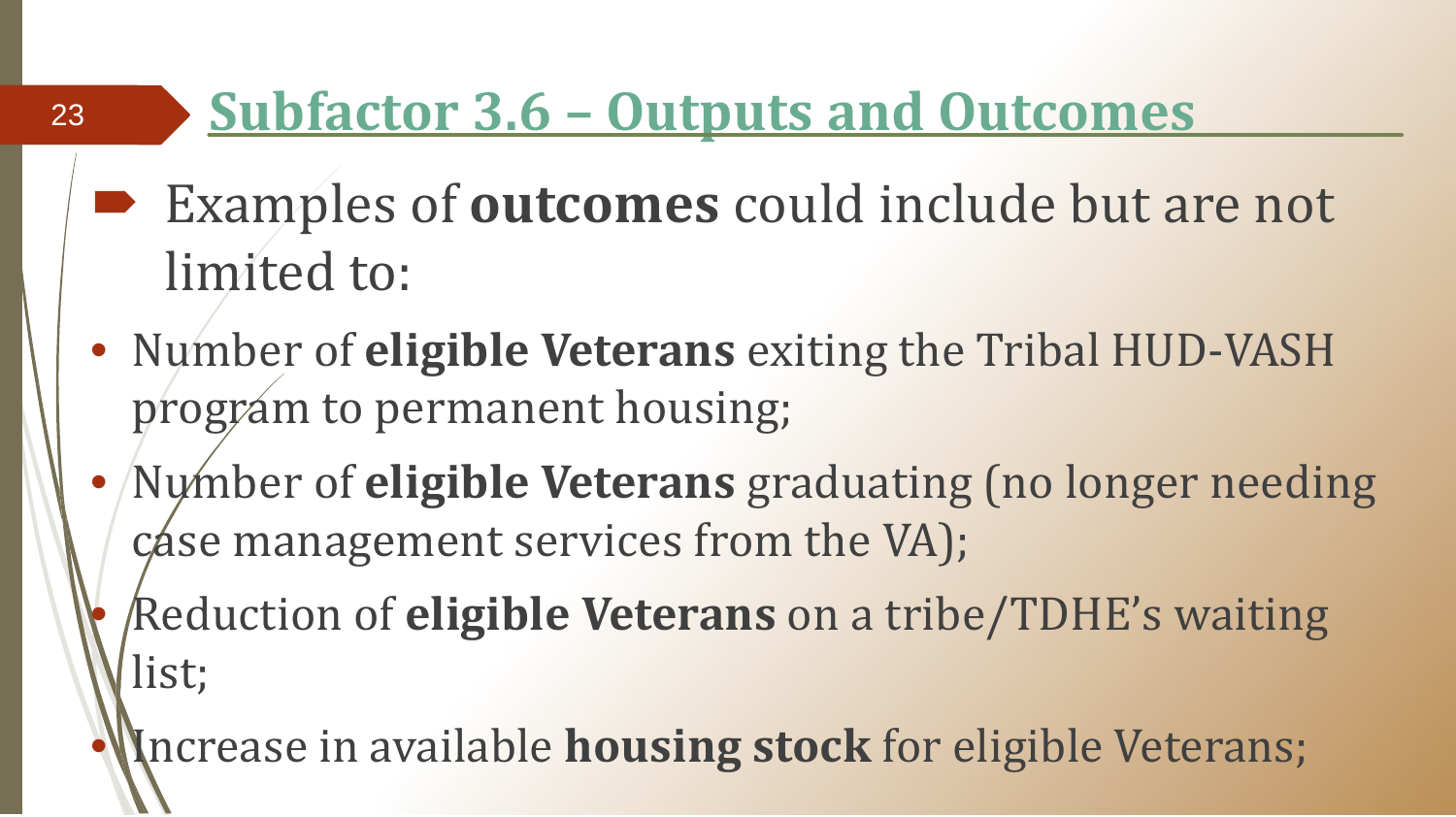- Increase in **fiscal resources** for eligible Veterans during participation in the Tribal HUD-VASH program by:
	- o Obtaining employment; or

- $\phi$ Obtaining appropriate disability and/or other benefits (e.g., Supplemental Nutrition Assistance Program, etc.) for which the Veteran is eligible;
- o Learning and utilizing effective money management practices;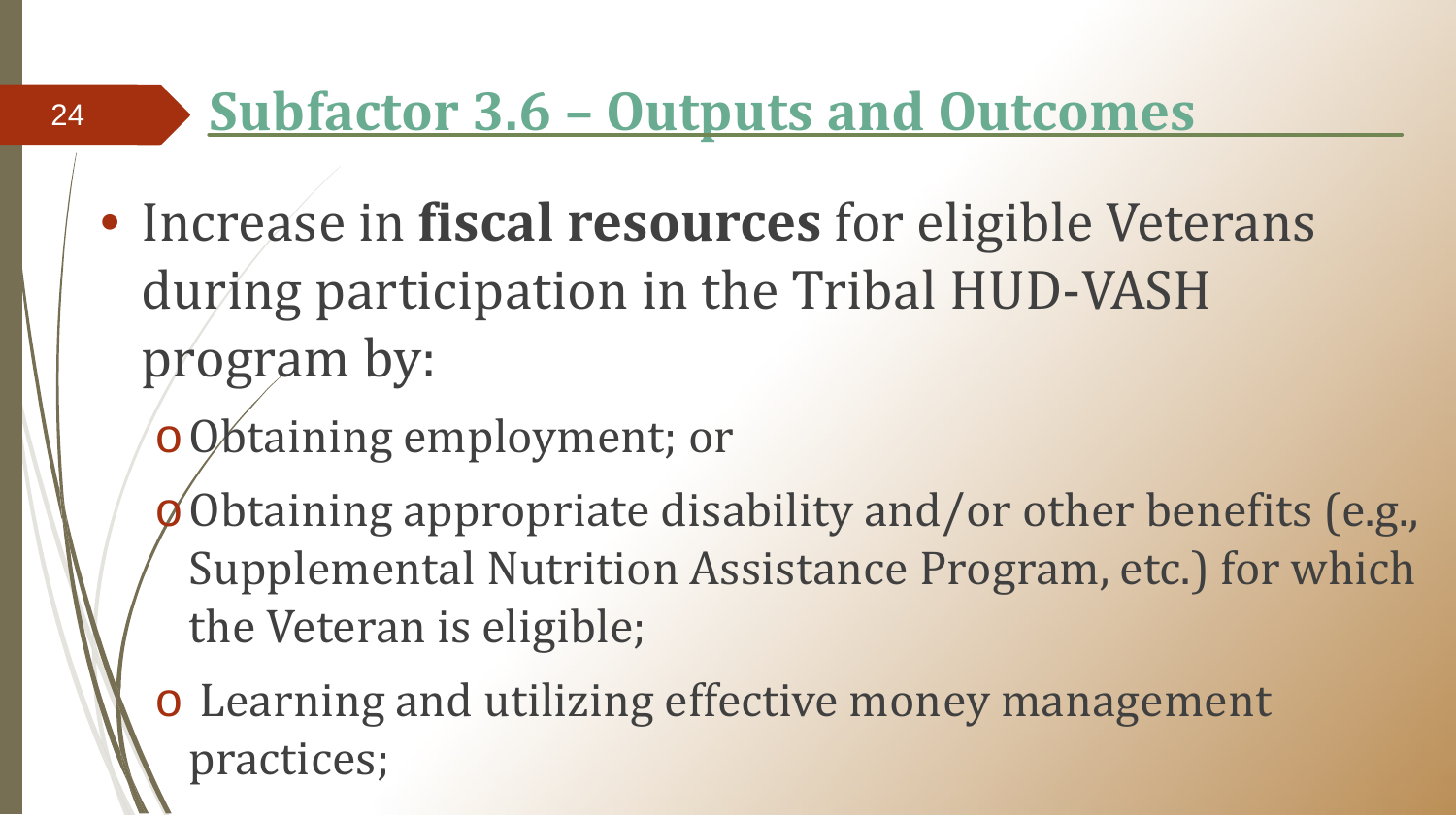25

- Obtain maximal **"self-sufficiency"** as appropriate to their functional abilities as evidenced by:
	- o Independently meeting tenancy requirements (such as paying rent portion on time, maintaining the unit, following the rules of the landlord, allowing others peaceful enjoyment of their unit, etc.);
	- o Practicing wellness strategies and attending to their healthcare needs;
	- o Attending to personal needs (e.g., independently taking care of activities of daily living); and/or

Engaging in social and community activities, increase purposeful, meaningful activities and establish and maintain healthy and effective social supports.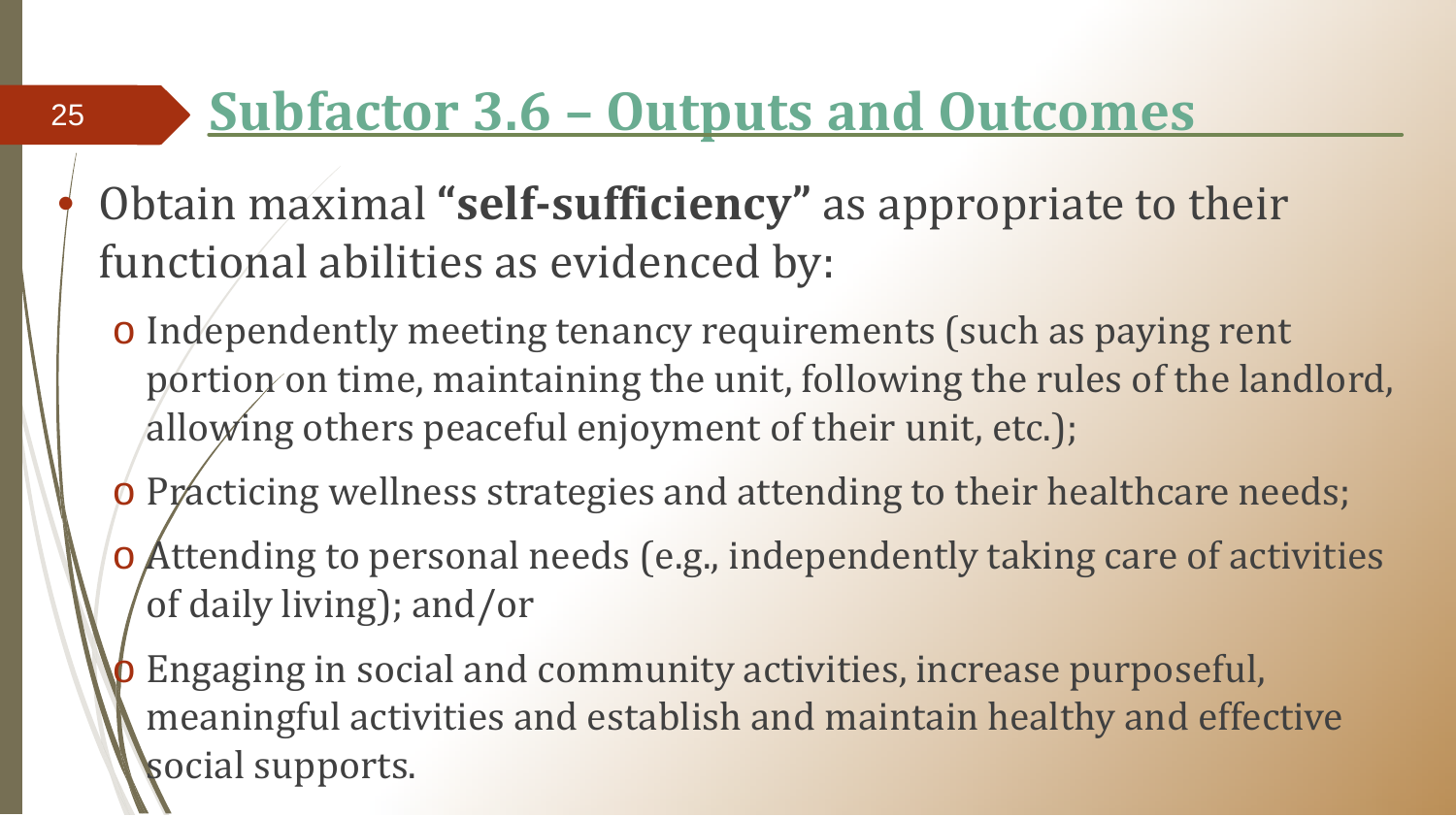| <b>Scoring Criteria</b>                                                                                                                                                          | <b>Points</b> |
|----------------------------------------------------------------------------------------------------------------------------------------------------------------------------------|---------------|
| Applicant <b>clearly described</b> measurable outputs and<br>outcomes for the Tribal HUD-VASH program activities<br>proposed in the workplan.                                    | 5 points      |
| Applicant included measurable outputs and outcomes for<br>the Tribal HUD-VASH program activities proposed in the<br>workplan but <b>did not clearly describe</b> them in detail. | 3 points      |
| Applicant <b>included</b> either measurable outputs <b>or</b> outcomes<br>for Tribal HUD-VASH program activities proposed in the<br>workplan, but <b>not</b> both.               | 1 point       |
| Application did <b>not</b> contain the information described<br>above to receive points under this Subfactor.                                                                    | 0 points      |